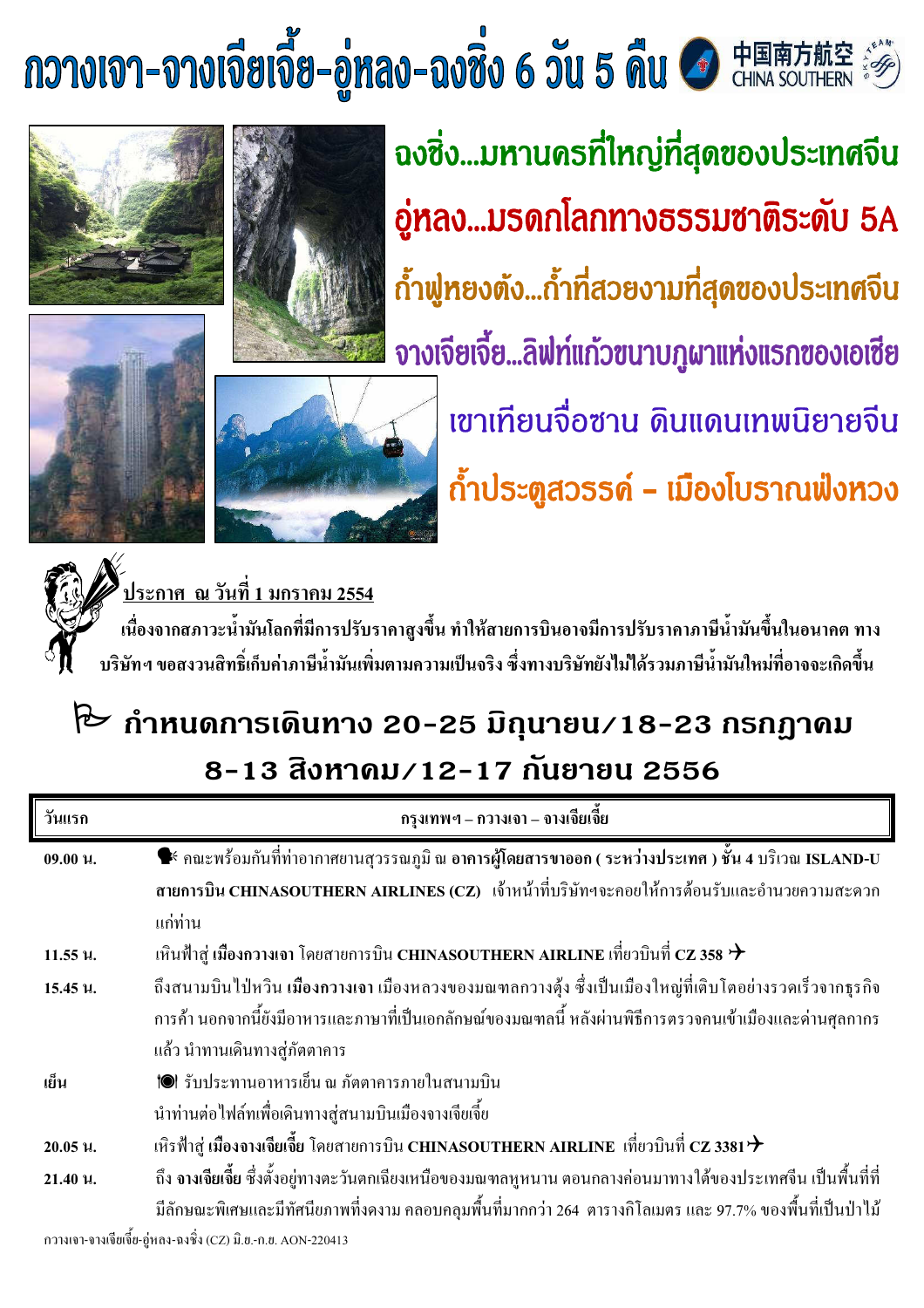์ จางเจียเจี้ยได้ถูกประกาศให้เป็นเขตอนุรักษ์วนอุทยานแห่งชาติใน ปี ค.ศ. 1982 ซึ่งแบ่งออกเป็น 3 ส่วน ได้แก่ วน อุทยานแห่งชาติ หุบเขาซูยี่ และภูเขาเทียนจื่อ ความโดดเด่นของที่นี้ คือ ยอดเขาและเสาหินทรายที่ตั้งตระหง่านกว่า 3,000 ยอด และสูงกว่า 200 เมตร นอกจากนี้ยังมีช่องแคบ ลำธาร สระน้ำ และน้ำตกมากมาย รวมทั้งมีถ้ำกว่า 40 ถ้ำ ซึ่ง ทำให้สถานที่แห่งนี้ มีภูมิทัศน์ที่งดงามจนได้รับการประกาศให้เป็นมรดกโลกปี 1992 จาก UNESCO TIANZI HOTEL หรือเทียบเท่า

| วันที่สอง | ภาพเขียนสิบลี้ – เขาเทียนจื่อซาน – เทียนเสี้ยตี้อี้เฉียว – สวนจอมพลเฮ่อหลง                                                                                                                                                                                                                                                                                                                                                                                                                                                                                                                                                                                                                                                                                                                                                                                                                                                                                                                                                                                                                                                                                                                                                                                                                            |
|-----------|-------------------------------------------------------------------------------------------------------------------------------------------------------------------------------------------------------------------------------------------------------------------------------------------------------------------------------------------------------------------------------------------------------------------------------------------------------------------------------------------------------------------------------------------------------------------------------------------------------------------------------------------------------------------------------------------------------------------------------------------------------------------------------------------------------------------------------------------------------------------------------------------------------------------------------------------------------------------------------------------------------------------------------------------------------------------------------------------------------------------------------------------------------------------------------------------------------------------------------------------------------------------------------------------------------|
| เช้า      | 1● รับประทานอาหารเช้า ณ ห้องอาหารโรงแรม<br>นำท่านเที่ยวชมทิวทัศน์ <b>ภาพเขียน 10 ลี้ (นั่งรถไฟเล็กไป-กลับ)</b> ซึ่งตั้งอยู่ทางภาคตะวันตกเฉียงเหนือของซั่วเซี่ยวี่ เป็น<br>เขตช่องแคบที่มีทัศนียภาพงคงามแห่งหนึ่ง มียอดเขาแปลกพิสคาร และหินยักษ์ที่มีรูปร่างลักษณะต่างๆมากกว่า 200 ลูก<br>และให้ท่านได้เก็บภาพประทับใจ จากนั้นนำท่านแวะชม โรงงานผลิตผ้าใหม ของจีน ชมวิธีการนำเส้นใหมออกมาผลิต<br>เป็นสินค้าทั้งใช้เครื่องจักร และแรงงานคน ชมการคึงใยใหมรังแฝด ( แปลกแต่จริง ) เพื่อมาทำใส้นวมผ้าห่มใหม ซึ่ง<br>เหมาะกับการซื้อเป็นทั้งของฝากและใช้เอง จากนั้นนำท่านขึ้นเขาเทียนจื่อซาน (เขา<br>้จักรพรรดิ) อยู่ในเขตอุทยานเหยียนเจียเจี้ย <u>(ขึ้น-ลงเขาด้วยลิฟท์ และ กระเช้า อย่างละ 1</u><br><u>เที่ยวตามความเหมาะสม / ใกด์ท้องถิ่นจะแจ้งให้ทราบ)</u> ลิฟท์แก้วไป่หลง ลิฟท์แก้วแห่ง<br>แรกของเอเชียสูง 326 เมตร พร้อมกับชมทิวทัศน์อันสวยงามที่สุดแสนประทับใจ ท่าน<br>จะได้ตื่นตาตื่นใจกับยอดเขาสูงซึ่งวัดได้ถึง1,250 เมตร ทั้งด้านทิศตะวันออก  ทิศใต้และ<br>ทิศตะวันตกของเขาเทียนจื่อซานนั้นเต็มใปด้วยชะง่อนผาอันสูงชัน ลำห้วยลึก และป่าหิน หินยักษ์ในรูปลักษณะต่างๆ<br>ี้ยืนตระหง่านค้ำฟ้า จากนั้นนำท่านชม เทียนเสี้ยตี้อี้เฉียว (สะพานใต้ฟ้าอันดับ 1) ที่มีทัศนียภาพสวยงามรายล้อมด้วยหมู่<br>ขุนเขา ซึ่งภาพยนตร์ฮอลลีวู้คชื่อคังเรื่อง"อวตาร"ใค้นำวิวบางส่วนของขุนเขามาเป็นฉากในการถ่ายทำท่านจะใค้ |
| ้เที่ยง   | เพลิดเพลินกับทิวทัศน์อันสวยงามที่แสนประทับใจมิรู้ลืมและยากที่จะหาคำมาบรรยายใด้<br>1● รับประทานอาหารกลางวัน ณ ภัตตาคาร                                                                                                                                                                                                                                                                                                                                                                                                                                                                                                                                                                                                                                                                                                                                                                                                                                                                                                                                                                                                                                                                                                                                                                                 |
| บ่าย      | นำท่านชมทิวทัศน์อันสวยงามของ <b>สวนจอมพลเฮ่อหลง</b> ได้รับการจัดตั้งเมื่อ ปี ค.ศ. 1986 เพื่อเป็นเกียรติแก่นายพลเฮ่อ<br>หลง แห่งพรรคคอมมิวนิสต์ ซึ่งเป็นชาวสี่เจียและมีถิ่นกำเนิดอยู่ในบริเวณนี้ จากจุดชมวิวบนยอดเขาของสวนสาธารณะ<br>แห่งนี้ท่านสามารถมองเห็นยอดเขาและหินแปลกนับไม่ถ้วน โดยปกคลุมไปด้วยเมฆหมอกและพฤกษานานาพันฐ์ มี<br>รูปร่างต่างๆตามจินตนาการ เช่น พู่กันจักรพรรดิ สวนสวรรค์ สะพานอมตะ และในบางครั้งภาพที่ปรากฎจะ<br>เปลี่ยนแปลงไปตามฤดูกาลอีกด้วย ทำให้นักทัศนาจรเกิดความรู้สึกว่าตัวเองกำลังเดินเข้าสู่แดนสวรรค์ จากนั้นนำท่าน<br>้ลงจากเขา <u>(ขึ้น-ลงเขาด้วยลิฟท์ และ กระเช้า อย่างละ 1 เที่ยวตามความเหมาะสม)</u> จากนั้นนำท่านแวะ ร้านนวดเท้า ให้<br>ท่านได้ชมการสาธิตการนวดเท้า ซึ่งเป็นอีกวิธีหนึ่งในการผ่อนคลายความเคลียด และบำรุงการไหลเวียนของโลหิตด้วย<br>วิธีธรรมชาติ                                                                                                                                                                                                                                                                                                                                                                                                                                                                                                     |
| ้คำ       | 1● รับประทานอาหารค่ำ ณ ภัตตาคาร<br>หมายเหตุ: ท่านสามารถชมการแสดงโชว์อลังการ THE LOVE STORY OF A WOODENMAN AND A FAIRY<br>$\overline{\textbf{FOX}}$ ฟังเพลงรักอันไพเราะ มีนักแสดงกว่า 500 ชีวิตโลดแล่นอยู่บนเวทีกลางแจ้งแบบอลังการตระการตา มีฉากหลัง<br>เป็นภูเขาทอดยาวแบบพาโนราม่า ท่านจะจื่นตาตื่นใจกับเทคนิคการเปลี่ยนร่างเป็นมนุษย์ของนางจิ้งจอกขาว และรู้สึก<br>ซาบซึ้งไปกับความรักของจิ้งจอกขาวสาวสวย และชายหนุ่มตัดฟืนที่ฝ่าฟันอุปสรรค์ต่อสู้เพื่อความรักจนท้ายที่สุดก็<br>ี สมหวังในชีวิตคู่ <u>เพียงเพิ่มจากค่าทัวร์ :   ราคา 350 หยวน  /  ท่าน  ชำระเงินที่ไกด์</u> (โชว์นี้เป็นการแสดงที่โรงละคร                                                                                                                                                                                                                                                                                                                                                                                                                                                                                                                                                                                                                                                                                            |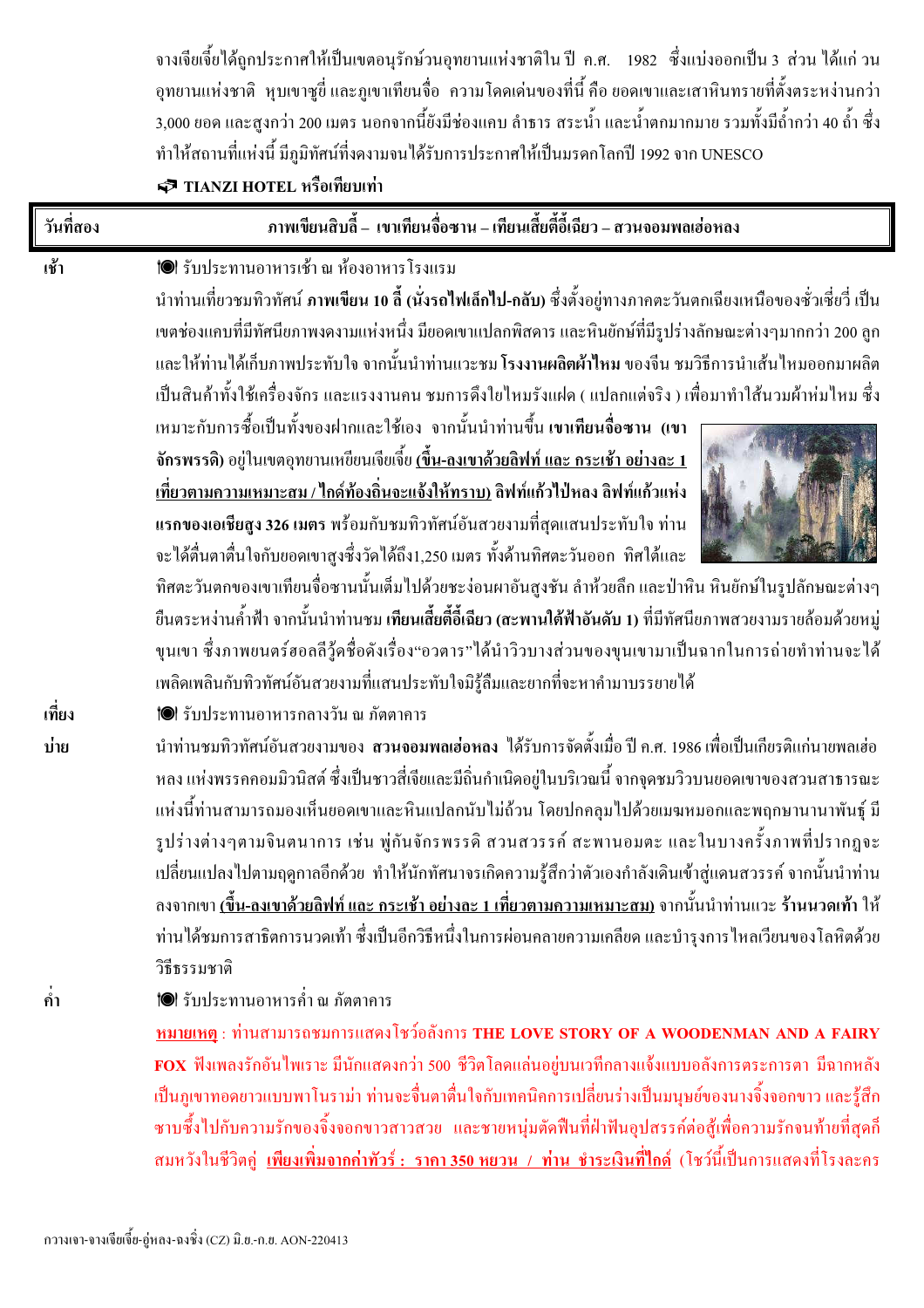ึกลางแจ้ง ในวันที่เดินทางไปถึงอาจปิดทำการแสดง เนื่องจากอากาศไม่เอื้ออำนวย กรุณาเช็คข้อมูลกับทางไกด์อีกครั้ง หนึ่ง)

TIANZI HOTEL หรือเทียบเท่า

| วันที่สาม | เทียนเหมินซาน – เมืองฟังหวง                                                                                                                                                                                                                                                                                                                                                                                                                                                                                                                                                                                                                                                                                                                                                                                                                                                                                                                                                                                                                                                                                                                  |
|-----------|----------------------------------------------------------------------------------------------------------------------------------------------------------------------------------------------------------------------------------------------------------------------------------------------------------------------------------------------------------------------------------------------------------------------------------------------------------------------------------------------------------------------------------------------------------------------------------------------------------------------------------------------------------------------------------------------------------------------------------------------------------------------------------------------------------------------------------------------------------------------------------------------------------------------------------------------------------------------------------------------------------------------------------------------------------------------------------------------------------------------------------------------|
| เช้า      | 1● รับประทานอาหารเช้า ณ ห้องอาหาร โรงแรม<br>ู นำท่านสู่ เ <b>ทียนเหมินซาน หรือเรียกว่า ถ้ำประตูสวรรค</b> ์ ถ้ำเทียนเหมินซาน เป็น 1 ใน 4<br>ภูเขาที่สวยของจีน เหตุที่เรียกว่าประตูสวรรค์เพราะภูเขาเกิดระเบิดขึ้นเองโดยธรรมชาติ<br>จนกลายเป็นช่องประตูขึ้น ช่องประตูนี้สูง 131.5 เมตร กว้าง 57 เมตร ลึก 60 เมตร<br><u>นำท่านขึ้นสู่เขาโดยนั่งกระเช้าขึ้น-ลง</u> (กระเช้ามีความยาวถึง <i>7.5</i> กิโลเมตร ใช้เวลา<br>เพียง 40 นาที)  ให้ท่านใด้ชมความงามของภูเขานับร้อยยอดที่สูงเสียดฟ้า และชม<br>เส้นทางขึ้นเขาที่มีโค้งถึง 99 โค้งจากบนกระเช้า จนถึงจุดเปลี่ยนจากกระเช้าไปขึ้นรถ<br>ท้องถิ่นเพื่อเดินทางต่อไปให้ถึงเทียนเหมินซาน และหากท่านต้องการขึ้นถึงจุดสูงสุด<br>ของยอดเทียนเหมินซาน ท่านต้องเดินขึ้นบันไดอีก 999 ขั้น เพื่อที่จะได้เห็นช่องเขา<br>ประตูสวรรค์และวิวทิวทัศน์ที่สวยดั่งสวรรค์จากช่องเขานี้ และให้ท่านได้ถ่ายรูปพร้อม<br>ชมความงาม                                                                                                                                                                                                                                                                                         |
| ้เที่ยง   | 1● รับประทานอาหารกลางวัน ณ ภัตตาคาร                                                                                                                                                                                                                                                                                                                                                                                                                                                                                                                                                                                                                                                                                                                                                                                                                                                                                                                                                                                                                                                                                                          |
| บ่าย      | นำท่านชม ร้านคริสตัล ให้ท่านใด้เลือกซื้อคริสตัลและสินค้าประเภทคริสตัลที่ขึ้นชื่อ ที่ผ่านกรรมวิธีการผลิตและ<br>้เจียระในอย่างดีมีคุณภาพ จากนั้นนำท่านเดินทางสู่ <mark>เมืองฟ่งหวง</mark> แปลว่า เมืองหงส์ ตั้งอยู่ทางทิศตะวันตกของมณฑลหู<br>หนาน เป็นเมืองที่ขึ้นอยู่กับเขตปกครองตนเองของชนเผ่าน้อยถูเจีย มีแม่น้ำถั่วเจียงไหลผ่านเมืองโบราณฟ่งหวง ซึ่งมี<br>โบราณสถานและโบราณวัตถุทางด้านวัฒนธรรมอันล้ำค่าที่ตกทอดมาจากราชวงศ์หมิง และราชวงศ์ชิง                                                                                                                                                                                                                                                                                                                                                                                                                                                                                                                                                                                                                                                                                             |
| ้คำ       | 1●1 รับประทานอาหารค่ำ ณ ภัตตาคาร                                                                                                                                                                                                                                                                                                                                                                                                                                                                                                                                                                                                                                                                                                                                                                                                                                                                                                                                                                                                                                                                                                             |
|           | 5 KAISHENG HOTEL หรือเทียบเท่า                                                                                                                                                                                                                                                                                                                                                                                                                                                                                                                                                                                                                                                                                                                                                                                                                                                                                                                                                                                                                                                                                                               |
| วันที่สื่ | เมืองโบราณฟังหวง – ล่องเรือตามลำน้ำถัวเจียง – บ้านเกิดของเสิ่นฉงเหวิน – เมืองอู่หลง                                                                                                                                                                                                                                                                                                                                                                                                                                                                                                                                                                                                                                                                                                                                                                                                                                                                                                                                                                                                                                                          |
| เช้า      | <b>10</b> 1 รับประทานอาหารเช้า ณ ห้องอาหารโรงแรม<br>้นำท่านชม เมืองโบราณฟังหวง ซึ่งมีถนนที่ปูด้วยหินเขียวกว่า 20 สาย สิ่งก่อสร้าง 68 แห่ง วัตถุโบราณ 116 แห่ง  ท่าน<br>ยังได้ชมเมืองที่สร้างขึ้นสมัยราชวงศ์ถัง ซึ่งเมืองสร้างขึ้นด้วยหินมีชื่อว่า  "หวงซือเฉียวกู่เฉิง" เดิมเป็นที่ว่าการอำเภอ มี<br>จุดเด่น คือ กำแพงโบราณซึ่งสร้างในสมัยราชวงศ์หมิง เป็นสถานที่ได้รับความนิยมและเป็นสถานศึกษาค้นคว้าประวัติ<br>ความเป็นมาทั้งชาวจีนและต่างชาติ จากการจดบันทึกประวัติของท่านเสิ่นฉงเหวินทำให้ผู้คนได้รู้จักที่มาที่ไปของ<br>เมืองฟ่งหวงนั่นเอง จากนั้นนำท่าน ล่องเรือตามลำน้ำถัวเจียง ที่จะทำให้ท่านสนุก<br>ดื่นเต้น แต่ไม่มีอันตราย ชมบ้านเรือนสองฟากฝั่งแม่น้ำ สะพานโบราณอวดความเป็น<br>ธรรมชาติให้ท่านได้สัมผัสพร้อมเก็บภาพประทับใจไว้เป็นที่ระลึก จากนั้นนำท่านชม<br>บ้านเกิดของเสินฉงเหวิน อดีตนักประพันธ์ นักประวัติศาสตร์และนักการศึกษาอันลือ<br>ชื่อของจีน บ้านเกิดของเสิ่นฉงเหวินเป็นบ้านที่ปลูกล้อมรอบลานบ้านทั้งสี่ด้าน  ก่อด้วย<br>อิฐทนไฟที่มีสัญลักษณ์ประจำท้องถิ่นในภาคตะวันตกของมณฑลหูหนาน และได้ตกทอดมาจากปู่ของเสิ่นฉงเหวินอดีต<br>ผู้บังคับการทหารประจำมณฑลกุ้ยโจวในสมัยราชวงศ์ชิง ต่อมาจึงสร้างเป็นบ้านเกิดหลังดังกล่าว |
| เที่ยง    | 1● รับประทานอาหารกลางวัน ณ ภัตตาคาร                                                                                                                                                                                                                                                                                                                                                                                                                                                                                                                                                                                                                                                                                                                                                                                                                                                                                                                                                                                                                                                                                                          |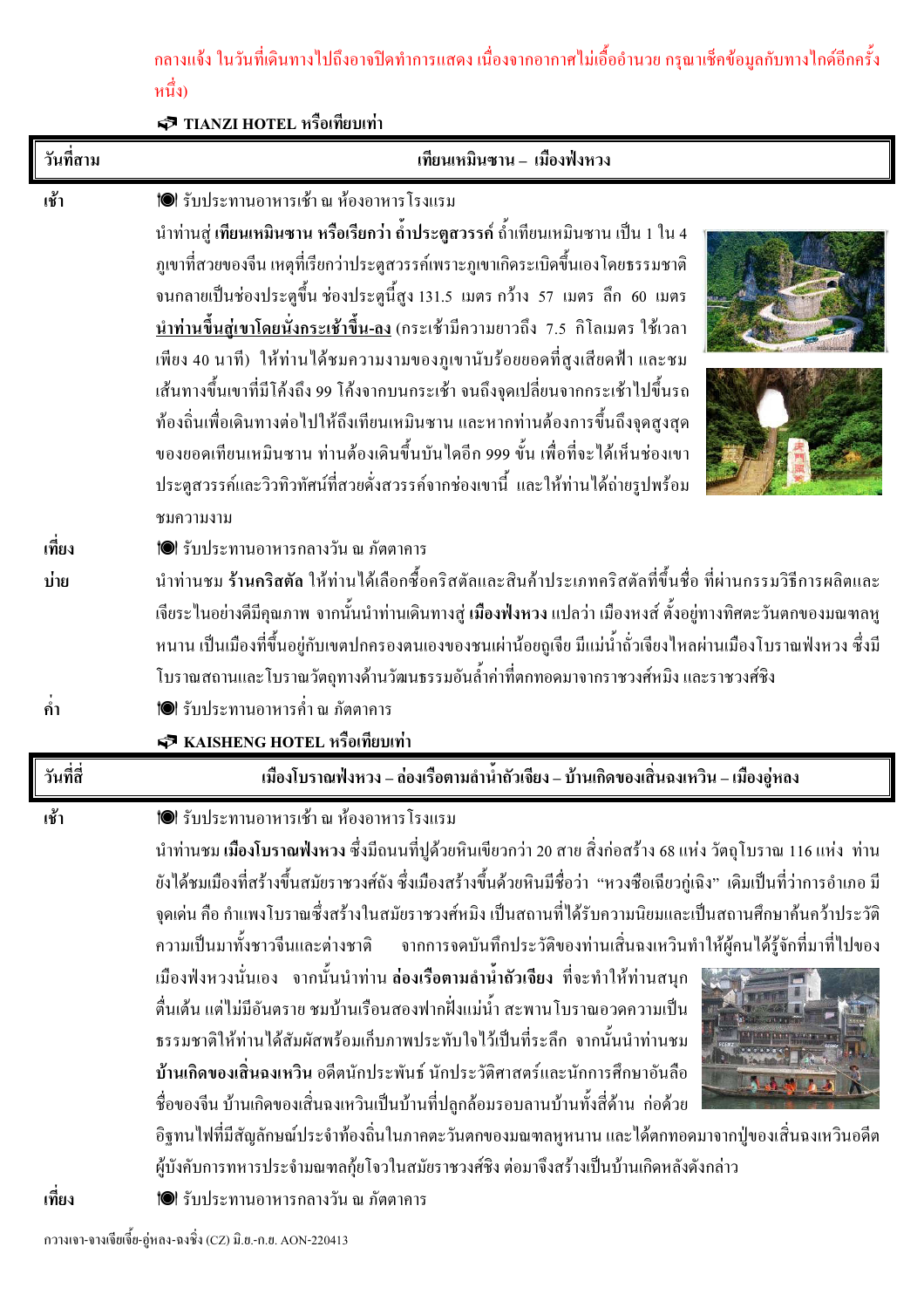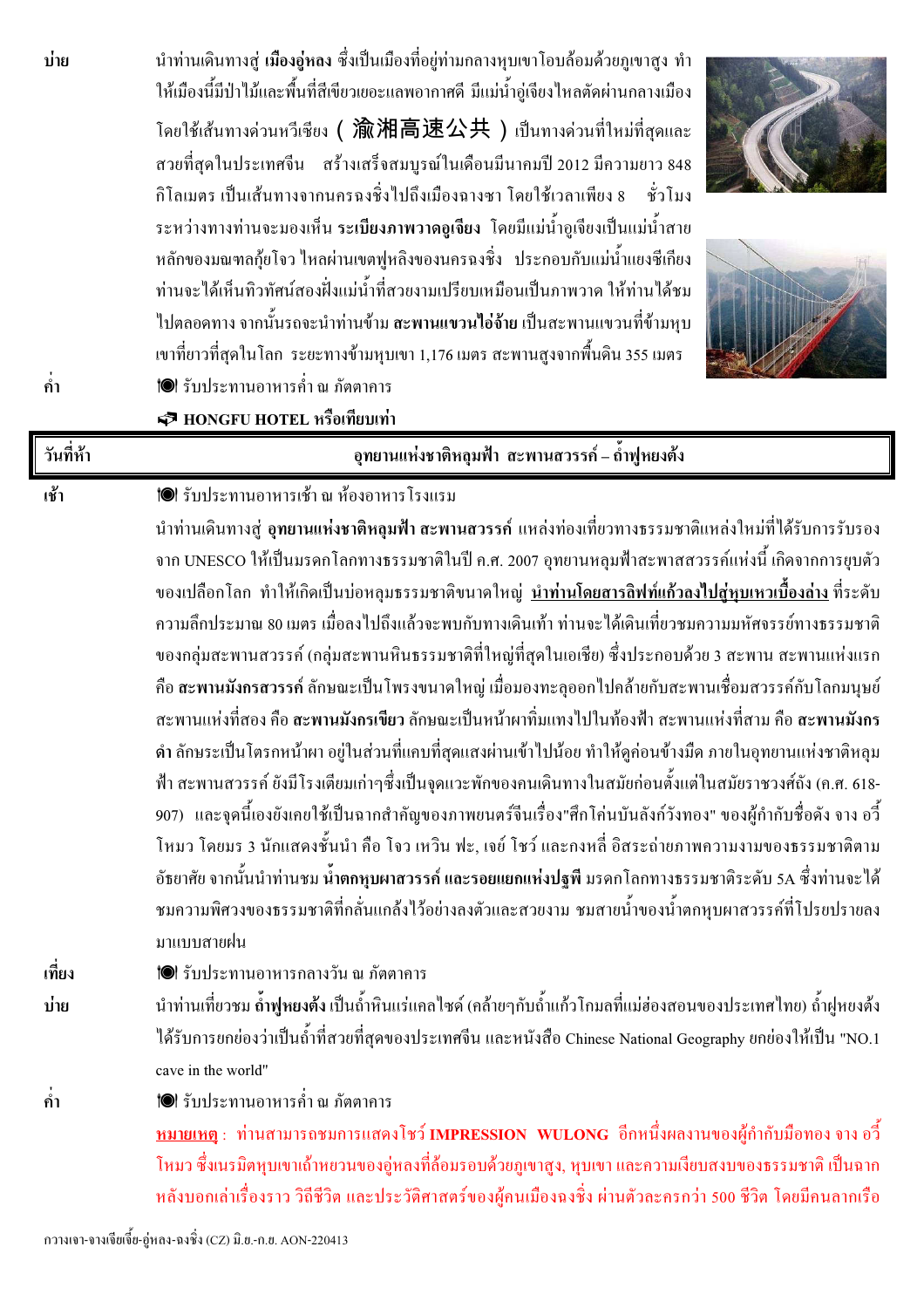(ห้าวจือ) เป็นผู้เล่าเรื่องราว ประกอบกับการร้องเพลงสดของนักแสดงกว่า 100 ชีวิต ที่ต้องร้องเพลงประกอบการแสดง ี ตลอด 70 นาที และการใช้เลเซอร์ ระบแสง สี เสียง ทำให้การแสดงจบวงด้วยความประทับใจ เพี<mark>ยงเพิ่มจากค่าทัวร์ :</mark> ี ร<mark>าคา 300 หยวน / ท่าน <u>ชำระเงินที่ไกด์</u> (โชว์นี้เป็น</mark>การแสดงที่โรงละครกลางแจ้ง ในวันที่เดินทางไปถึงอาจปิดทำการ แสดง เนื่องจากอากาศไม่เอื้ออำนวย กรุณาเช็คข้อมูลกับทางไกด์อีกครั้งหนึ่ง)

P HONGFU HOTEL หรือเทียบเท่า

| วันที่หก | อู่หลง – ฉงชิ่ง – ถนนคนเดินเจี่ยฟางเป่ย – กวางเจา – กนุงเทพฯ                                                      |
|----------|-------------------------------------------------------------------------------------------------------------------|
| เช้า     | 1● รับประทานอาหารเช้า ณ ห้องอาหาร โรงแรม                                                                          |
|          | ่ นำท่านเดินทางสู่ เมืองฉงชิ่ง มหานครที่ใหญ่ที่สุดของประเทศจีน ตั้งอยู่ภาคตะวันตกเฉียงใต้ของประเทศจีน  ซึ่งครั้ง  |
|          | หนึ่งเคยเป็นเมืองหลวงของรัฐบาลจีนพรรคก๊กมินตั๋ง ในสมัยที่ญี่ปุ่นรุกรานประเทศจีน แต่เดิมนั้นฉงชิ่งเป็นเมืองเอกที่  |
|          | ์ ขึ้นกับมณฑลเสฉวน ต่อมาเมื่อวันที่ 14 มีนาคม ค.ศ. 1997 ทางรัฐบาลกลางของจีนได้ประกาศให้ฉงชิ่งเป็นเขตปกครอง        |
|          | พิเศษ แยกออกมาเป็นมหานครฉงซิ่งขึ้นตรงกับรัฐบาลกลาง จึงทำให้ฉงซิ่งเป็นมหานครที่ใหญ่ที่สุดของประเทศจีนและ           |
|          | เป็นศูนย์กลางของการคมนาคมทางบก ทางน้ำและทางอากาศที่อยู่ทางทิศตะวันตกเฉียงใต้ จากนั้นนำท่านอิสระช้อปปิ้ง           |
|          | ย่าน <b>ถนนคนเดินเจี่ยฟางเป่ย</b> เพื่อเลือกซื้อสินค้าราคาถูกมากมาย หรือซื้อเป็นของฝากสำหรับคนที่รักทางบ้าน สมควร |
|          | แก่เวลานำท่านเดินทางสู่สนามบิน                                                                                    |
| 14.55 u. | ออกเดินทางกลับกวางเจา โดยสายการบิน CHINA SOUTHERN AIRLINE  เที่ยวบินที่ CZ 3950 $\bm{\dot{\tau}}$                 |
| 16.50 u. | เดินทางกลับถึงสนามบินไป่หวิน <mark>เมืองกวางเจา</mark> เมืองหลวงของมณฑลกวางตุ้ง จากนั้นนำท่านต่อไฟล์ทเพื่อเดินทาง |
|          | กลับสู่กรุงเทพฯ                                                                                                   |
| 19.50 u. | ออกเดินทางกลับกรุงเทพฯ โดยสายการบิน CHINA SOUTHERN AIRLINE  เที่ยวบินที่ CZ 361 $\bm{\dot{\tau}}$                 |
| 21.30 u. | เดินทางกลับถึงสนามบินสุวรรณภูมิ โดยสวัสดิภาพ                                                                      |
|          | ≀ ⇔່ານ ≏                                                                                                          |

\*\*\*\*\*\*\*\*\*\*\*\* ขอบคณทกท่านที่ใช้บริการ \*\*\*\*\*\*\*\*\*\*\*\*

 $\odot$   $\odot$   $\odot$   $\odot$   $\odot$   $\ddot{\ddot{\theta}}$  ขึ้อสัตย์ จริงใจ ห่วงใย เน้นบริการ กืองานของเรา  $\odot$   $\odot$   $\odot$   $\odot$   $\odot$ ( \*\*\* กรุ๊ปออกเดินทางได้ตั้งแต่ 15 ท่านขึ้นไป \*\*\* )

<u>หมายเหตุ</u> : ตามนโยบายของรัฐบาลจีน ร่วมกับการท่องเที่ยวแห่งเมืองจีนทุกเมือง กำหนดให้มีการประชาสัมพันธ์สินค้าพื้นเมืองให้ ้นักท่องเที่ยวทั่วไปใด้รู้จักในนามของร้านรัฐบาล คือ นวดเท้า, ผ้าไหม, คริสตัล ซึ่งจำเป็นต้องบรรจุในโปรแกรมทัวร์ด้วย เพราะมีผลกับรากาทัวร์ จึงเรียนให้กับนักท่องเที่ยวทุกท่านทราบว่า ร้านรัฐบาลทุกร้าน จำเป็นต้องรบกวนทุกท่านแวะชม ซื้อหรือไม่ซื้อขึ้นอยู่กับความพอใจของลูกค้าเป็นหลัก ไม่มีการบังคับใดๆ ซึ่งจะใช้เวลาร้านละประมาณ 45-60 นาที ทั้งสิ้น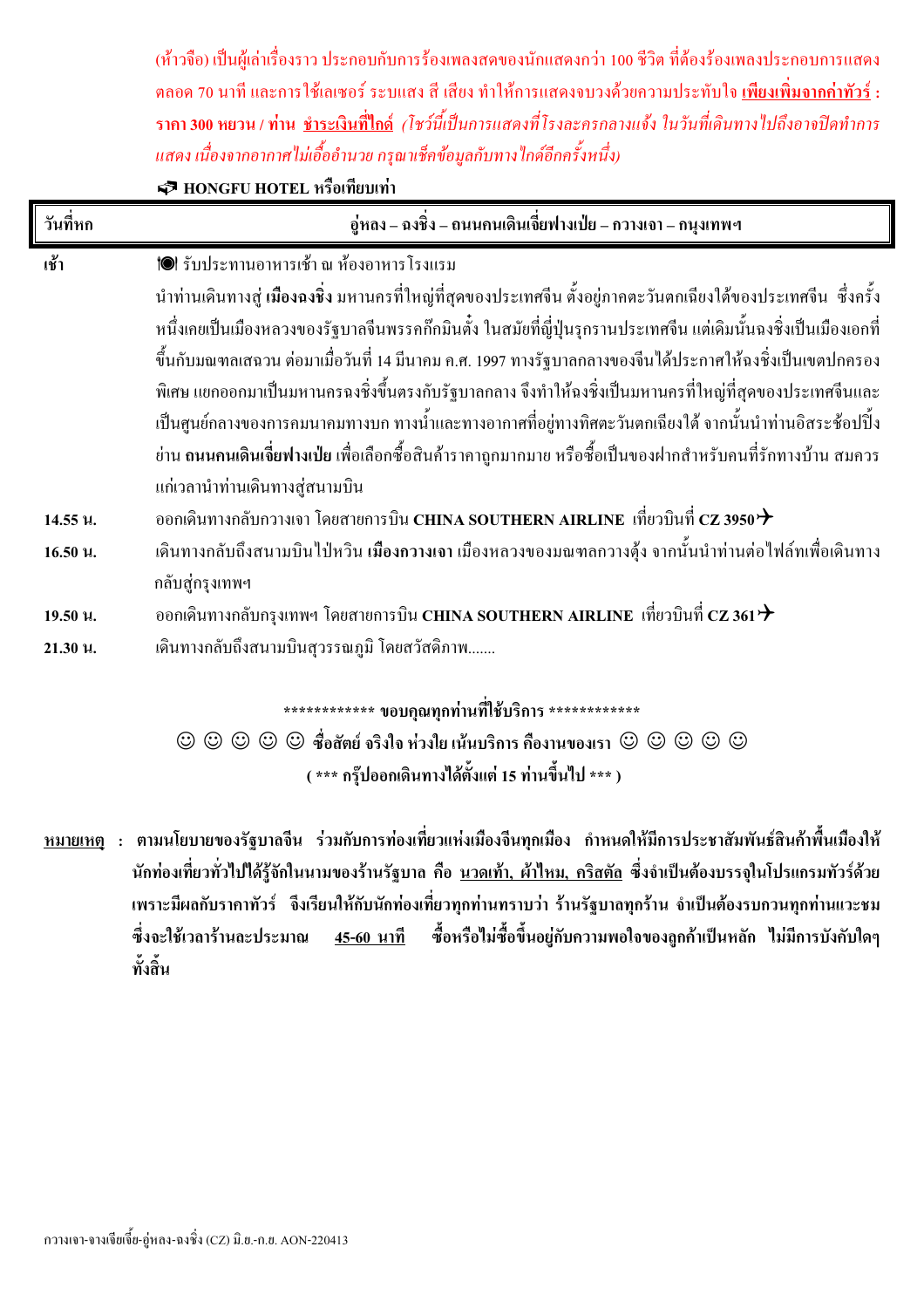# กวางเจา-จางเจียเจี้ย-อู่หลง-ฉงซิ่ง 6 วัน 5 คืน

## ใ้ กำหนดการเดินทาง 20-25 มิถุนายน∕12-17 กันยายน 2556

| $\circ$<br>้อัตรากาบริการ | ผู้ใหญ่ ( พักห้องคู่ ) | ทานละ | 28.900 | บาท |  |
|---------------------------|------------------------|-------|--------|-----|--|
|                           | พักห้องเดี๋ยวจ่ายเพิ่ม | ทานละ | 4.500  | บาท |  |
|                           |                        |       |        |     |  |

## ի กำหนดการเดินทาง 18-23 กรกฎาคม /8-13 สิงหาคม 2556

| $^{\circ}$<br>A<br>้อัตรากาบรัการ | ขด<br>$\sim$<br>ผู้ใหญ่<br>้ พักห์องคู่ )    | ทานละ | 29,900 | บาท |
|-----------------------------------|----------------------------------------------|-------|--------|-----|
|                                   | ഄ ൖ<br>$\triangle$<br>⊿<br>ิพกห์องเคยวจายเพม | ทานละ | 4.500  | บาท |

ราคาทัวร์นี้ <u>แจกกระเป๋า / ไม่มีราคาเด็ก</u> ซึ่งราคาทัวร์ดังกล่าวอาจเปลี่ยนแปลงได้ เนื่องจากสภาวะน้ำมันโลกที่ หมายเหตุ : มีการปรับรากาสูงขึ้น ทำให้สายการบินอาจมีการปรับรากาภาษีน้ำมันขึ้นในอนากต ซึ่งทางบริษัทฯ ขอสงวนสิทธิ์เก็บค่า ิภาษีน้ำมันเพิ่มตามความเป็นจริง บริษัทขอสงวนสิทธิ์ที่จะเปลี่ยนแปลงรายการตามความเหมาะสมทั้งนี้ขึ้นอยู่กับการเปลี่ยนแปลงของสายการบิน สภาพ

ทางการเมือง ภัยทางธรรมชาติ แต่ยังคงจะรักษามาตรฐานการบริการและยึดถือผลประโยชน์ของผู้เดินทางเป็นสำคัญ (ราคาดังกล่าวข้างต้นสามารถเปลี่ยนแปลงได้ตามความเหมาะสม ทั้งนี้ขึ้นอยู่กับสภาวะค่าเงินบาทที่ไม่คงที่และกรณีที่ สายการบินมีการเรียกเก็บค่าน้ำมันเพิ่มเติมจากราคาที่กำหนดไว้)

อัตราค่าบริการดังกล่าวรวม

1. ค่าตั๋วเครื่องบินชั้นทัศนาจร ไป - กลับ ตามที่ระบไว้ในรายการ

2. ค่าวีซ่าและภาษีสนามบินทุกแห่งตามที่กำหนดไว้ในรายการ

่ 3. ค่าโรงแรมระดับมาตรฐาน (พักห้องละ 2 ท่าน) , อาหารและเครื่องดื่มทุกมื้อ ตามที่ระบุไว้ในรายการ

4. ค่ายานพาหนะ และค่าธรรมเนียมเข้าชมสถานที่ต่างๆ ตามที่ระบไว้ในรายการ

5. น้ำหนักสัมภาระท่านละไม่เกิน 23 กิโลกรัม , <u>ค่าประกันวินาศภัยเครื่องบินตา</u>มเงื่อนไขของแต่ละสายการบินที่มีการเรียกเกี่บ <u>หมายเหตุ : สายการบิน CHINA SOUTHERN AIRLINES มีประกาศเปลี่ยนแปลงน้ำ</u>หนัก และขนาดกระเป๋าสัมภาระ โดยให้กระเป๋า ิสัมภาระที่โหลดใต้ท้องเครื่องได้ท่านละ 1 ใบ มีน้ำหนักไม่เกิน 23 กิโลกรัม และขนาดของกระเป๋าต้องมีขนาดโดยรอบของกระเป๋ารวม <u>แล้วไม่เกิน 158 เซนติเมตร (กว้าง X ยาว X สูง) สัมภาระติดตัวขึ้นเครื่องได้ท่านละ 1 ชิ้น น้ำหนักต้องไม่เกิน 5 กิโลกรัม ถ้าน้ำหนักและ</u> ึ ขนาดของกระเป๋าสัมภาระเกินกว่าที่สายการบินกำหนดไว้ จะต้องเสียส่วนที่เกินเป็นจำนวนเงิน 200 USD หรือ 1,300 หยวนต่อใบ 6. ค่าประกันอุบัติเหตุระหว่างการเดินทาง ท่านละไม่เกิน 1,000,000 บาท (ค่ารักษาพยาบาล 500,000 บาท) ทั้งนี้ย่อมอยู่ในข้อจำกัดที่มีการ ตกลงไว้กับบริษัทประกับชีวิต

#### อัตราค่าบริการดังกล่าวไม่รวม

1. ค่าหนังสือเดินทาง และเอกสารต่างด้าวต่างๆ

่ 2. ค่าใช้จ่ายอื่นๆ ที่นอกเหนือจากรายการระบ อาทิเช่น เครื่องคื่ม ค่าอาหาร ค่าโทรศัพท์ ค่าซักรีค ฯลฯ

3. ค่าภาษีทุกรายการคิดจากยอดบริการ. ค่าภาษีเดินทาง (ถ้ามีการเรียกเก็บ)

## 4. <u>กรุณาเตรียมค่าทิปใกด์และคนขับรถ รวม 120 หยวน</u> ส่วนหัวหน้าทัวร์ ขึ้นอยู่กับ ้ความเหมาะสมในเรื่องของการบริการ (เด็กชำระทิปเท่าผู้ใหญ่)

้กวางเจา-จางเจียเจี้ย-อ่หลง-ฉงชิ่ง (CZ) มิ.ย.-ก.ย. AON-220413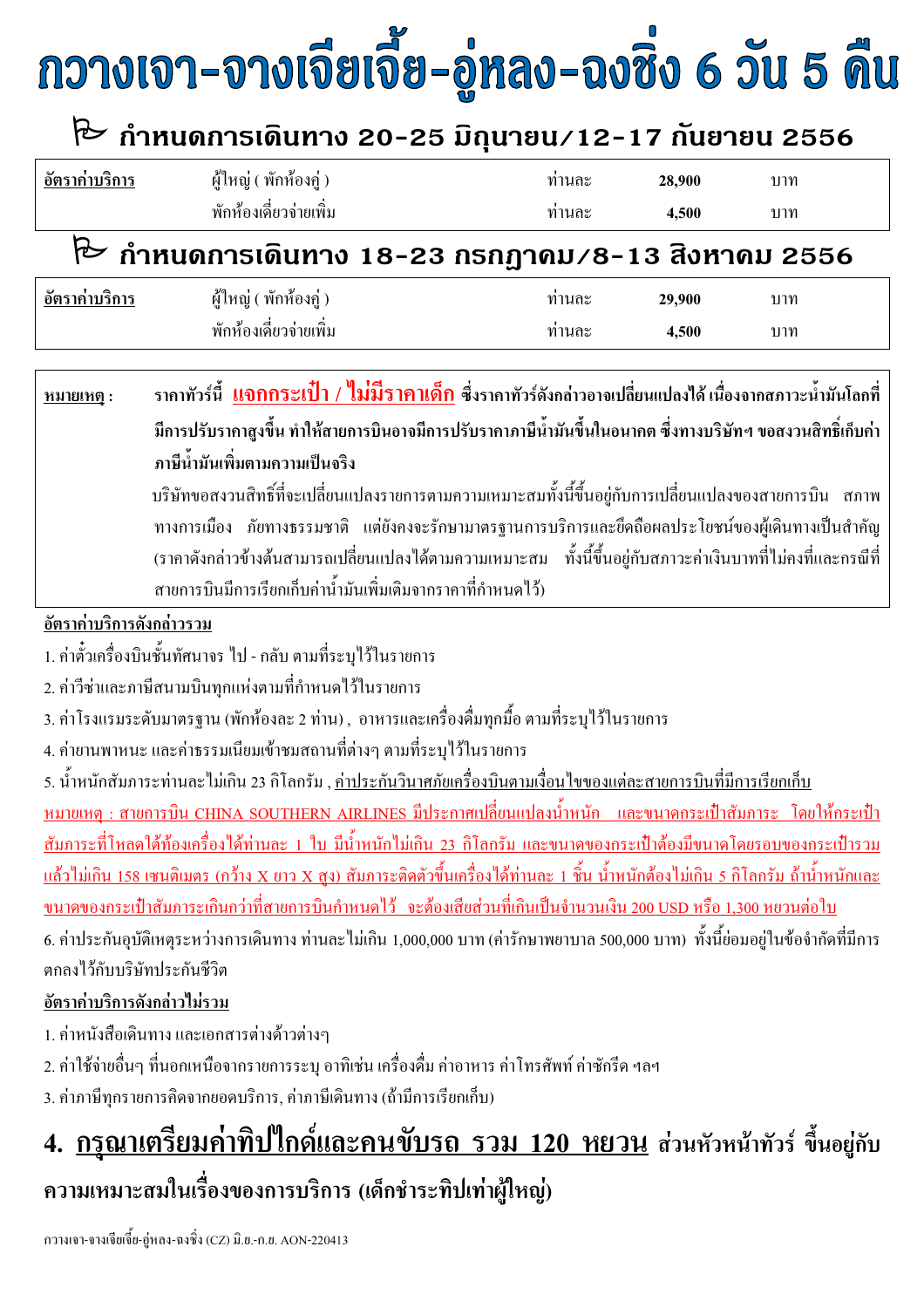#### 5. ค่า VAT 7 % หักภาษี ณ ที่ง่าย 3 % ในกรณีที่ลูกค้าต้องการใบเสร็จรับเงินที่ลูกต้อง จะต้องบวกค่าภาษีมูลค่าเพิ่ม และหัก ณ ที่ง่าย ึ่งากยอดขายงริงทั้งหมดเท่านั้น และโปรดแจ้งทางบริษัทฯ จะออกให้ภายหลัง ขอสงวนสิทธิ์ออกใบเสร็จที่ถูกให้กับบริษัททัวร์เท่านั้น เงื่อนไขการให้บริการ

- 1. ในการจองครั้งแรก มัดจำท่านละ 5,000 บาท หรือทั้งหมด ส่วนที่เหลือชำระก่อนเดินทาง 15 วัน
- เนื่องจากราคานี้เป็นราคาโปรโมชั่น ตั๋วเครื่องบินการันตีการจ่ายเงินล่วงหน้าเต็ม 100% ซึ่งเมื่อจองและจ่ายมัคจำแล้ว ถ้าผู้จองยกเลิก  $2<sup>1</sup>$ ้จะไม่มีการคืนค่ามัคจำใดๆ ทั้งสิ้น และในกรณีที่ออกตั๋วเครื่องบินไปแล้ว หากมีการยิกเลิกหรือขอเลื่อนการเดินทาง ผู้จองจะไม่ ี่ สามารถทำเรื่องขอคืนค่าตั๋วหรือขอคืนค่าทัวร์ทั้งหมดหรือบางส่วนได้ เว้นแต่
	- ่ 2.1 ผ้จองยกเลิกการเดินทาง แต่สามารถหาผู้เดินทางใหม่มาแทนได้ทันก่อนออกตั๋วเครื่องบิน บริษัทฯ จะไม่หักค่าใช้จ่ายใดๆ ทั้งสิ้น ถ้ายังไม่มีการขึ้นวีซ่า หรือมีการเสียค่าใช้จ่ายอื่นใด
	- 2.2 ผู้จองยกเลิกการเดินทาง แต่สามารถหาผู้เดินทางใหม่มาแทนได้ทันก่อนออกตัวเครื่องบิน แต่มีการยื่นวีซ่าไปแล้วหรือมี ้ค่าใช้ถ่ายอื่นใด บริษัทฯ จะหักค่าใช้ถ่ายเฉพาะเท่าที่ถ่ายไปล่วงหน้าตามจริงเท่านั้น
	- ่ 2.3 ผู้จองยกเลิกการเดินทาง ตั๋วเครื่องบินได้ออกไปแล้ว แต่สามารถหาผู้เดินทางใหม่มาแทนได้ในวันเดิม ผู้ยกเลิกต้องรับผิดชอบ ชำระค่าธรรมเนียมการเปลี่ยนชื่อตัว 3,000 บาท + ค่าตั๋วเครื่องบินใหม่ทั้งหมดในโปรแกรม และวันเดินทางนั้นๆ + ส่วนต่าง ีของภาษีน้ำมันเชื้อเพลิง / ตั๋ว 1 ใบ และบริษัทฯ จะหักค่าใช้จ่ายอื่นๆ เฉพาะเท่าที่ได้จ่ายไปล่วงหน้าตามจริงเช่น ค่าวีซ่า เป็นต้น ้ (ค่าตั๋วเครื่องบินของผู้ที่ไม่เดินทางที่ออกตั๋วไปแล้ว แต่สามารถหาผู้เดินทางใหม่มาแทนได้ในวันเดิม ต้องรอทางสายการบินทำ เงินคืนให้ซึ่งอาจจะใช้ระยะเวลาประมาณ 2-3 เดือน)
- 3. คณะทัวร์ครบ 15 ท่านออกเดินทาง มีหัวหน้าทัวร์ไทยเดินทางไป-กลับ พร้อมกับคณะ
- 4. เมื่อท่านออกเดินทางไปกับคณะแล้ว ท่านงดการใช้บริการรายการใครายการหนึ่ง หรือไม่เดินทางพร้อมคณะถือว่าท่านสละ ี่ สิทธิ์ "ไม่อาจเรียกร้องค่าบริการ และเงินมัดจำคืน "ไม่ว่ากรณีใดๆ ทั้งสิ้น <u>และทางบริ<mark>ษัทจะเรียกเก็บค่าใช้จ่ายที่เกิดขึ้นจากท่าน</mark></u> ้เป็นจำนวนเงิน 200 หยวน / คน / วัน
- 5. กรณีที่กองตรวจคนเข้าเมืองทั้งที่กรุงเทพฯ และในต่างประเทศปฏิเสธมิให้เดินทางออก หรือเข้าประเทศที่ระบุในรายการเดินทาง ำเริษัทฯ ของสงวนสิทธิ์ที่จะไม่คืนค่าบริการไม่ว่ากรณีใดๆ ทั้งสิ้น
- การยกเลิก  $6<sup>1</sup>$ 
	- ียกเลิกก่อนการเดินทาง 30 วันขึ้นไป คืนเงินทั้งหมด  $6.1$
	- ียกเลิกก่อนการเดินทาง 15 วันขึ้นไป เก็บค่าใช้จ่าย ท่านละ 5.000 บาท  $6.2$
	- ียกเลิกก่อนการเดินทาง 7 14 วัน เก็บค่าใช้จ่าย 50% ของราคาทัวร์ 6.3
	- ียกเลิกการเดินทางน้อยกว่า 1 6 วัน เก็บค่าใช้จ่ายทั้งหมด 100 % ของราคาทัวร์  $6.4$
	- ยกเว้นกรุ๊ปที่เคินทางช่วงวันหยุดหรือเทศกาลที่ต้องการันตีมัดจำกับสายการบิน หรือกรุ๊ปที่มีการการันตีค่ามัด  $6.5$ ้จำที่พักโดยตรง หรือโดยการผ่านตัวแทนในประเทศหรือต่างประเทศและไม่อาจขอคืนเงินได้ รวมถึง ้เที่ยวบิน พิเศษเช่น EXTRA FLIGHT และ CHARTER FLIGHT จะไม่มีการคืนเงินมัดจำ หรือค่าทัวร์ทั้งหมด เนื่องจากค่าตั๋วเป็นการเหมาจ่ายในเที่ยวบินนั้นๆ

#### หมายเหตุ

- 1. จำนวนผู้เดินทางขั้นต่ำผู้ใหญ่ 15 ท่านขึ้นไป เที่ยวบิน, ราคา และรายการอาจมีการเปลี่ยนแปลงได้ตามความเหมาะสม
- ่ 2. บริษัทฯ มีสิทธิ์ที่จะเปลี่ยนแปลงรายละเอียดบางประการในทัวร์นี้ เมื่อเกิดเหตสควิสัยจนไม่อาจแก้ไขได้
- ่ 3. รายการท่องเที่ยวสามารถเปลี่ยนแปลงใด้ตามความเหมาะสม โดยคำนึงถึงผลประโยชน์ของผู้เดินทางเป็นสำคัญ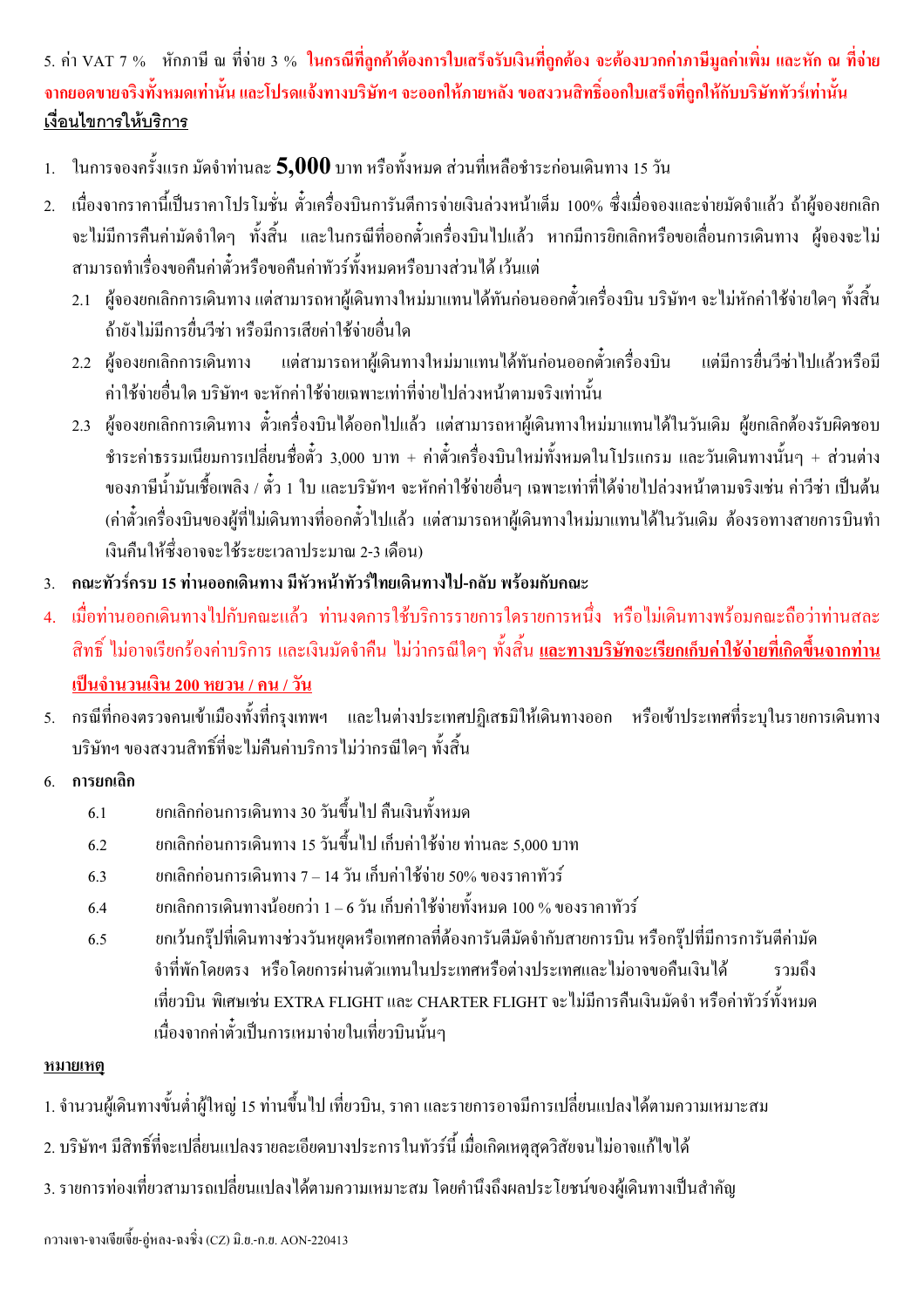่ 4. บริษัทฯ ไม่รับผิดชอบค่าเสียหายในเหตุการณ์ที่เกิดจากสายการบิน ภัยธรรมชาติ ปฏิวัติและอื่นๆที่อยู่นอกเหนือการควบคุมของทาง ้บริษัทฯหรือค่าใช้จ่ายเพิ่ม เติมที่เกิดขึ้นทางตรงหรือทางอ้อม เช่น การเจ็บป่วย, การถูกทำร้าย, การสูญหาย, ความล่าช้า หรือจากอุบัติเหตุ ต่างๆ

่ 5. ทางบริษัทฯ จะไม่รับผิดชอบใดๆ ทั้งสิ้นหากเกิดกรณีความล่าช้าจากสายการบิน, การประท้วง, การนัดหยุดงาน, การก่อจลาจล หรือ ึกรณีที่ท่านถูกปฏิเสธ การเข้าหรือออกเมืองจากเจ้าหน้าที่ตรวจคนเข้าเมือง หรือเจ้าหน้าที่กรมแรงงานทั้งจากไทย และต่างประเทศซึ่งอยู่ นอกเหนือความรับผิดชอบของบริษัทฯ

6. หากไม่สามารถไปเที่ยวในสถานที่ที่ระบุในโปรแกรมได้ อันเนื่องมาจากธรรมชาติ ความล่าช้า และความผิดพลาดจากทางสายการบิน ้จะไม่มีการคืนเงินใดๆทั้งสิ้น แต่ทั้งนี้ทางบริษัทฯจะจัดหารายการเที่ยวสถานที่อื่นๆมาให้ โดยขอสงวนสิทธิ์การจัดหานี้โดยไม่แจ้งให้ ทราบล่วงหน้า

่ 7. ราคานี้คิดตามราคาตั๋วเครื่องบินในปัจจบัน หากราคาตั๋วเครื่องบินปรับสงขึ้น บริษัทฯ สงวนสิทธิ์ที่จะปรับราคาตั๋วเครื่องบินตาม สถานการณ์ดังกล่าว

่ 8. หนังสือเดินทางต้องมีอายุเหลือใช้งานไม่น้อยกว่า 6 เดือน และบริษัทฯ รับเฉพาะผู้มีจุดประสงค์เดินทางเพื่อท่องเที่ยวเท่านั้น

9. ทางบริษัทฯจะไม่รับผิดชอบใดๆ ทั้งสิ้น หากท่านใช้บริการของทางบริษัทฯไม่ครบ อาทิ ไม่เที่ยวบางรายการ, ไม่ทานอาหารบางมื้อ ้ เพราะค่าใช้จ่ายทุกอย่าง ทางบริษัทฯ ได้ชำระค่าใช้จ่ายให้ตัวแทนต่างประเทศแบบเหมาขาดก่อนออกเดินทางแล้ว

10. ทางบริษัทฯจะไม่รับผิดชอบใดๆ ทั้งสิ้น หากเกิดสิ่งของสฌหายจากการโจรกรรม และ/หรือ เกิดอบัติเหตที่เกิดจากความประมาทของ ตัวนักท่องเที่ยวเอง

11. เนื่องจากตั๋วเครื่องบินเป็นตั๋วราคาพิเศษ เมื่อออกตั๋วไปแล้วในกรณีที่ท่านไม่สามารถเดินทางพร้อมคณะไม่ว่าด้วยเหตุผลใดก็ตาม ตั๋ว เครื่องบินไม่สามารถนำมาเลื่อนวันหรือคืนเงินได้

12. เมื่อท่านตกลงชำระเงินไม่ว่าทั้งหมดหรือบางส่วนกับทางบริษัทฯ ทางบริษัทฯ จะถือว่าท่านได้ยอมรับในเงื่อนไขข้อตกลงต่างๆ ที่ได้ ระบไว้แล้วทั้งหมด

13.ในกรณีที่ลูกค้าต้องออกตั๋วโดยสารภายในประเทศ กรุณาติดต่อเจ้าหน้าที่ของบริษัท ฯ ก่อนทุกครั้ง มิฉะนั้นทางบริษัทฯจะไม่ รับผิดชอบค่าใช้จ่ายใดๆ ทั้งสิ้น

#### <u>เอกสารในการทำวีซ่าจีนสำหรับหนังสือเดินทาง</u>

- 1. หนังสือเดินทางที่มีอายุการใช้งานไม่ต่ำกว่า 6 เดือน (หมายเหตุ : หนังสือเดินทางต้องไม่มีการชำรุดใดๆ ทั้งสิ้น ถ้าเกิดการชำรุด ้ เจ้าหน้าที่ตรวจคนเข้า-ออกเมือง จะปฏิเสธการขอออกนอกประเทศของท่านได้)
- 2. หนังสือเดินทางต้องมีหน้าว่าง สำหรับประทับตราวีซ่าและตราเข้า-ออก อย่างน้อย 2 หน้าเต็ม
- 3. รูปถ่ายหน้าตรง รูปสี 2 นิ้ว 2 ใบ มีพื้นหลังสีฟ้า หรือสีขาวเท่านั้น อัดด้วยกระดาษสีโกดักและฟูจิเท่านั้น และต้องไม่ใช่สติ๊กเกอร์ หรือ รูปพริ้นซ์ จากคอมพิวเตอร์ \*\*รูปใหม่ถ่ายมาไม่เกิน 6 เดือน \*\* ท่านที่ประสงค์ใช้รูปถ่ายข้าราชการในการยื่นวีซ่า กรุณาเตรียมหนังสือ รับรองต้บสังกัดจัดบาพร้อบกับการส่งหบังสือเดิบทาง
- 4. กรณีหนังสือเดินทางที่นำมาให้เป็นเล่มใหม่ (ต่อจากเล่มเก่า) กรุณาแนบหนังสือเดินทางเล่มเก่ามาด้วย เนื่องจากสถานทูตต้องการดูว่า ้ตั้งแต่ปี 2010 จนถึงปีปัจจบัน ผู้เดินทางเกยเข้าประเทศจีนมาแล้วหรือไม่
- ่ 5. สำเนาสมคบัญชีเงินฝาก ออมทรัพย์ หรือ ฝากประจำ หรือ เท่านั้น ( ปรับบัญชียอคล่าสค ณ เคือนที่เคินทาง ) ตั้งแต่หน้าแรกที่มีชื่อของผ้ ้เดินทาง ถ่ายสำเนาทุกหน้า ทุกแผ่น (กรุณาอย่าถ่ายข้ามหน้า) และต้องมียอดเงิน 30,000 บาท ขึ้นไป \*\***ถ่ายสำเนาย้อนหลัง 3 เดือนขึ้น** ไป∗∗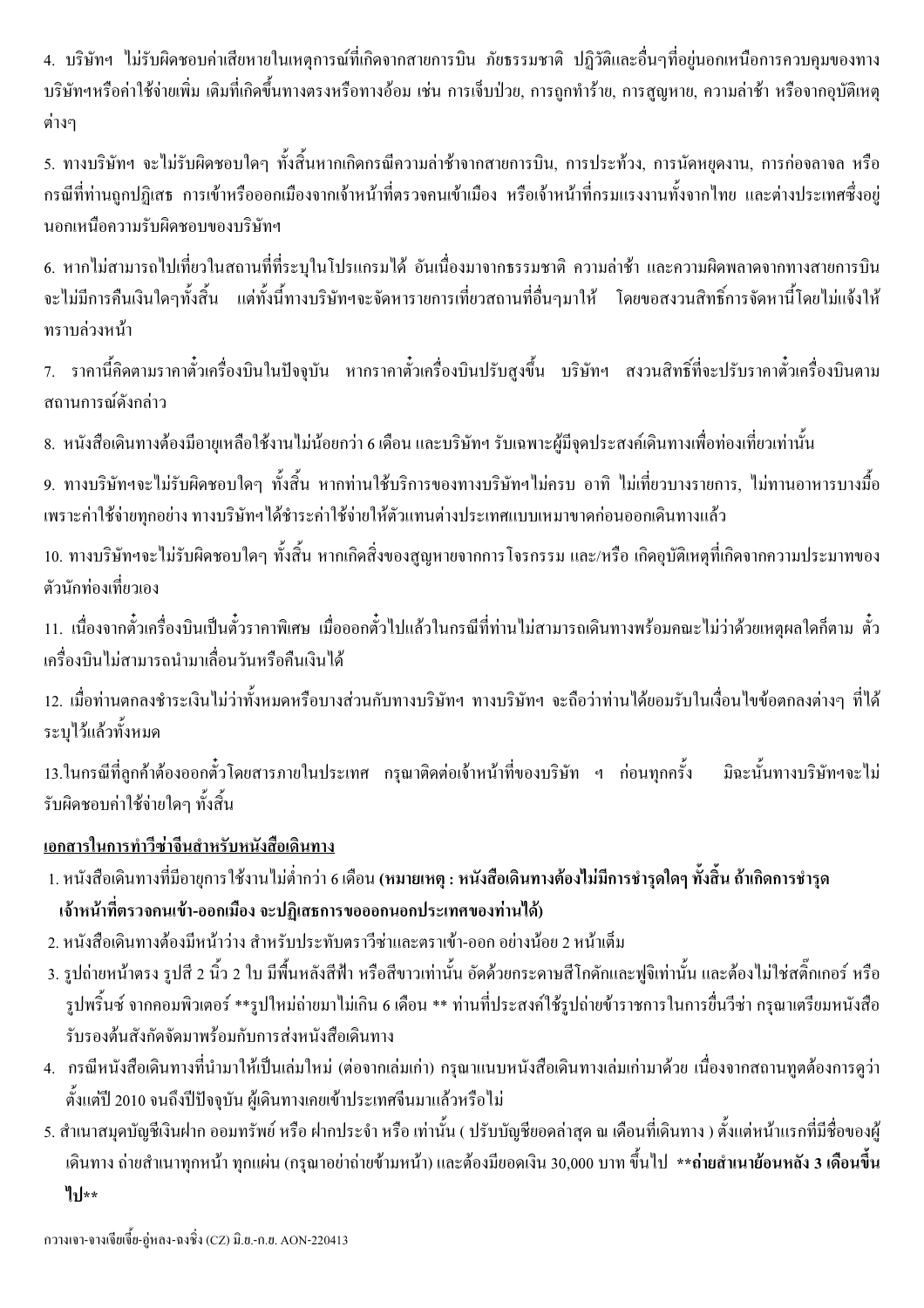#### \*\*\* บัญชีกระแสรายวัน และเดินสะพัด ไม่สามารถใช้ได้กับสถานฑูตจีน

- 6. สำเนาทะเบียนบ้าน และสำเนาบัตรประชาชน ของผู้เดินทาง
- ่ 7. กรณีเด็กอายต่ำกว่า 15 ปี, นักเรียน, นักศึกษา ต้องแนบสำเนาสติบัตรของเด็ก, หนังสือรับรองของผู้ที่ออกค่าใช้จ่ายในการท่องเที่ยวให้ โดยแสดงความสัมพันธ์ว่า เกี่ยวข้องกับผู้เดินทางอย่างไร, สำเนาบัตรประชาชนและสำเนาทะเบียนบ้านของผู้รับรองค่าใช้จ่าย และ ี สำเนาสมุดบัญชีเงินฝาก ออมทรัพย์ หรือ ฝากประจำ หรือ เท่านั้น ( ปรับบัญชียอดล่าสุด ณ เดือนที่เดินทาง ) ตั้งแต่หน้าแรกที่มีชื่อของ ้ผู้ที่ออกค่าใช้จ่ายในการท่องเที่ยวให้ ถ่ายสำเนาทุกหน้า ทุกแผ่น (กรุณาอย่าถ่ายข้ามหน้า) และต้องมียอดเงินที่สามารถรับรองค่าใช้จ่าย ในการท่องเที่ยวของผู้ที่จะรับรองให้ \*\*ถ่ายสำเนาย้อนหลัง 3 เดือนขึ้นไป\*\*
- ่ 8. <u>กรณีผู้เดินทางไม่มีสมุดบัญชีเงินฝากธนาคาร</u> ผู้เดินทางต้องมีผู้รับรองค่าใช้ง่ายในการเดินทางให้ โดยแนบหนังสือรับรองของผู้ที่ออก ี ค่าใช้จ่ายในการท่องเที่ยวให้ โดยแสดงความสัมพันธ์ว่า เกี๋ยวข้องกับผู้เดินทางอย่างไร, สำเนาบัตรประชาชนและสำเนาทะเบียนบ้าน ของผู้รับรองค่าใช้จ่าย และสำเนาสมุดบัญชีเงินฝาก ออมทรัพย์ หรือ ฝากประจำ หรือ เท่านั้น ( ปรับบัญชียอดล่าสุด ณ เดือนที่ ้เดินทาง ) ตั้งแต่หน้าแรกที่มีชื่อของผู้ที่ออกค่าใช้จ่ายในการท่องเที่ยวให้ ถ่ายสำเนาทุกหน้า ทุกแผ่น (กรุณาอย่าถ่ายข้ามหน้า) และต้อง มียอดเงินที่สามารถรับรองค่าใช้ง่ายในการท่องเที่ยวของผู้ที่จะรับรองให้ \*\*ถ่ายสำเนาย้อนหลัง 3 เดือนขึ้นไป\*\*

### 9. เอกสารที่ให้กรอกท้ายโปรแกรมทัวร์ กรุณากรอกให้ครบเพื่อประโยชน์ของตัวท่านเอง

- 10. ข้อมูลจริงเกี่ยวกับสถานที่สึกษา สถานที่ทำงาน ตำแหน่งงาน ที่อยู่ปัจจุบัน ที่อยู่ที่ทำงาน ญาติที่ติดต่อได้ในกรณีฉุกเฉิน หมายเลข โทรศัพท์บ้าน ที่ทำงาน และของฌาติ โปรดรับทราบว่า หากสถานทตตรวจสอบได้ว่าให้ข้อมลเท็จ อาจมีการระงับการออกวีซ่า …เล่ม ี่ที่มีปัญหา (สถานทูตมีการโทรศัพท์สุ่มตรวจทุกวัน)
- 11. เอกสารทุกอย่างต้องจัดเตรียมพร้อมล่วงหน้าก่อนยื่นวีซ่า ดังนั้นกรุณาเตรียมเอกสารพร้อมส่งให้บริษัททัวร์ อย่างน้อย 5-7 วันทำการ (ก่อนออกเดินทาง)
- 12.โปรดทำความเข้าใจว่าสถานทูตจีนอยู่ในระหว่างจัดระเบียบการยื่นวีซ่าใหม่ การเรียกขอเอกสารเพิ่มเติมหรือเปลี่ยนระเบียบการยื่น เอกสาร เป็นเอกสิทธิ์ของสถานทูต และบางครั้งบริษัททัวร์ไม่ทราบล่วงหน้า
- 13. ผู้ที่ประสงค์จะใช้หนังสือเดินทางราชการ หรือ ใช้บัตร APEC ในการเดินทางและยกเว้นการทำวีซ่าจีน ท่านจะต้องรับผิดชอบในการ ือนุญาตให้เข้า-ออกประเทศด้วยตนเอง เนื่องจากบริษัทฯ ไม่ทราบกฎกติกาในรายระเอียดการยกเว้นวีซ่า / ผู้ใช้บัตร APEC กรุณาดูแล ้ บัตรของท่านเอง หากท่านทำบัตรหายในระหว่างเดินทาง ท่านอาจต้องตกค้างอย่ประเทศจีนอย่างน้อย 2 สัปดาห์
- 14 กรณีหนังสือเดินทางชาวต่างชาติ
	- -ทางบริษัทฯ สามารถขอวีซ่าให้ได้ เฉพาะชาวต่างชาติที่ทำงานในประเทศไทย และมีใบอนุญาตการทำงานในประเทศไทยเท่านั้น -หากไม่ได้ทำงานในประเทศไทย ผู้เดินทางต้องไปดำเนินการขอวีซ่าเข้าประเทศจีนด้วยตนเอง

-กรณีหนังสือเดินทางต่างด้าว(เล่มเหลือง) ผู้เดินทางต้องไปดำเนินการขอวีซ่าเข้าประเทศจีนด้วยตนเอง เนื่องจากผู้เดินทางจะต้องไป แสดงตนที่สถานทูตจีน

#### ้ ค่ำธรรมเนียมการยื่นวีซ่าหนังสือเดินทางคนต่างชาติในกรณีที่ทางบริษัทสามารถขอวีซ่าให้ได้

-หนังสือเดินทางของคนอเมริกัน จ่ายเพิ่ม 3,560 บาท และหนังสือเดินทางของคนต่างชาติอื่นๆ จ่ายเพิ่ม 100 บาท -เอกสารที่ต้องเตรียม 1.พาสปอร์ต ที่มีอายการใช้งานไม่ต่ำกว่า 6 เดือน ต้องมีหน้าว่าง สำหรับประทับตราวีซ่า และตราเข้า-ออก

อย่างน้อย 2 หน้าเต็ม

่ 2.รูปถ่ายสีขนาด 2 นิ้ว จำนวน 2 ใบ รูปใหม่ถ่ายมาไม่เกิน 6 เดือน

- 3.ใบอนฌาตการทำงาน
- 4 หนังสือว่าจ้างในการทำงาน
- 5.สมุดบัญชีธนาคารประเภทออมทรัพย์ ย้อนหลัง 6 เดือน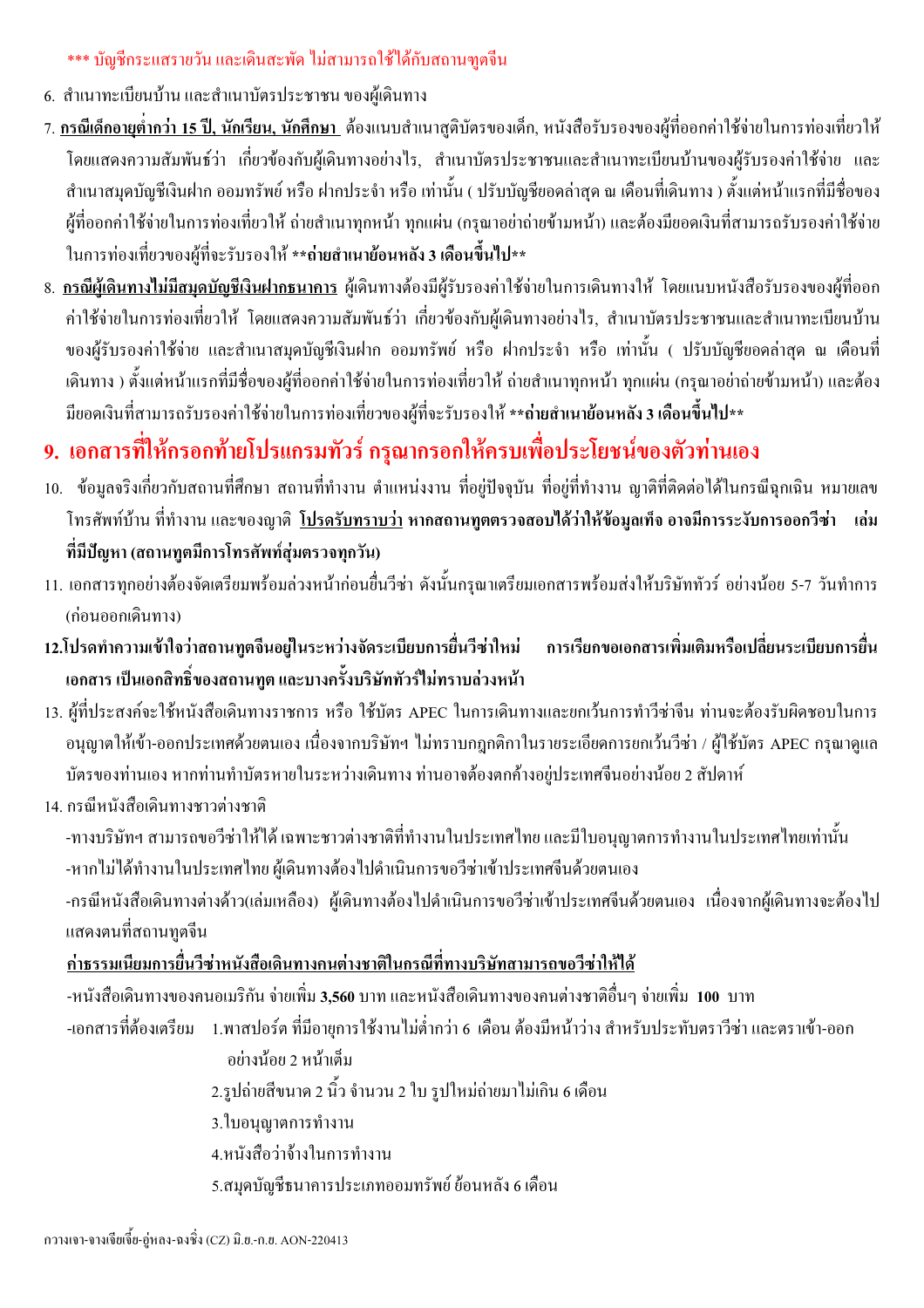#### ิสถานฑตจีนอาจปฏิเสธไม่รับทำวีซ่าให้ พาสปอร์ตของท่าน ในกรณีดังต่อไปนี้

- ชื่อเป็นชาย แต่ส่งรูปถ่ายที่ดูเป็นหญิง เช่น ไว้ผมยาว หรือแต่งหน้าทาปาก  $\mathbf{1}$
- นำรูปถ่ายเก่า ที่ถ่ายไว้เกินกว่า 6 เดือนมาใช้  $2.$
- นำรูปถ่ายที่มีวิวด้านหลัง ที่ถ่ายเล่น หรือรูปยืนเอียงข้าง มาตัดใช้เพื่อยื่นทำวีซ่า  $3<sub>1</sub>$
- นำรูปถ่ายที่เป็นกระดาษถ่ายสติกเกอร์ หรือรูปที่พริ้นซ์จากกอมพิวเตอร์  $4<sup>1</sup>$

#### ี อัตราค่าวีซ่าด่วน ที่ต้องจ่ายเพิ่มให้สถานฑูตจีน เมื่อท่านส่งหนังสือเดินทางล่าช้า (ต่างชาติฝรั่งเศสไม่สามารถขอวีซ่าด่วนได้)

- ยื่นวีซ่าด่วน 1 วัน เสียค่าใช้จ่ายเพิ่มท่านละ 1.200 บาท
- ้ ยื่นวีซ่าด่วน 2 วัน เสียค่าใช้ถ่ายเพิ่มท่านละ **800** บาท

### \*\*การขอวีซ่าเข้าประเทศจีน สถานทูตจีนอาจเปลี่ยนกฎเกณฑ์การยื่นวีซ่าโดยไม่แจ้งให้ทราบล่วงหน้า\*\*

พาสปอร์ต ควรมือายุใช้งานเหลือเกิน 6 เดือน มิฉะนั้นบริษัทจะไม่รับผิดชอบกรณี

ด่านตรวจคนเข้าเมืองปฏิเสธการเดินทางของท่าน

\*\*ก่อนทำการจองทัวร์ทุกครั้ง กรุณาอ่านโปรแกรมอย่างละเอียดทุกหน้า และทุกบรรทัด เนื่องจากทาง ้บริษัทฯ จะอิงตามรายละเอียดของโปรแกรมที่ขายเป็นหลัก\*\*